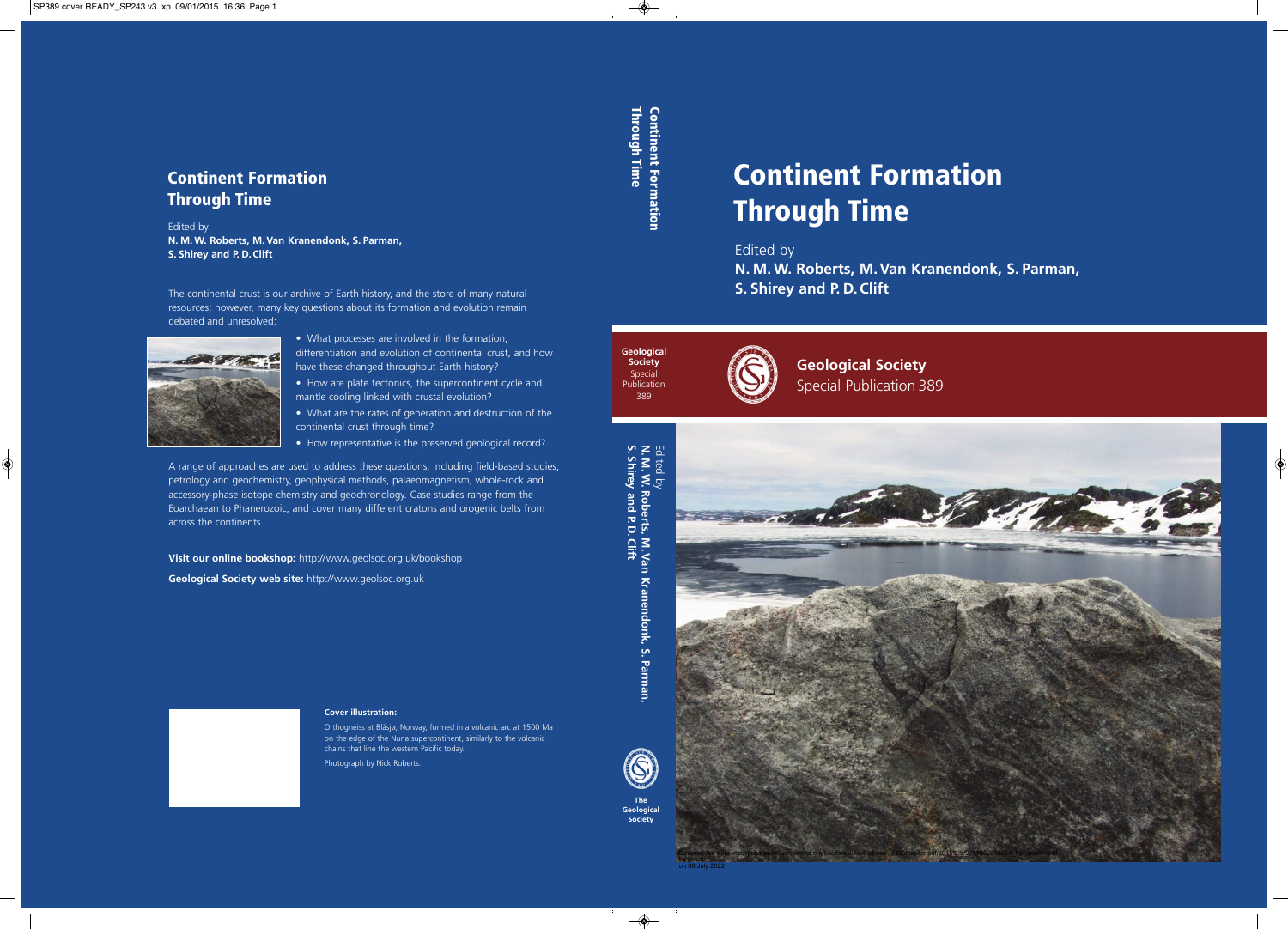# Continent Formation Through Time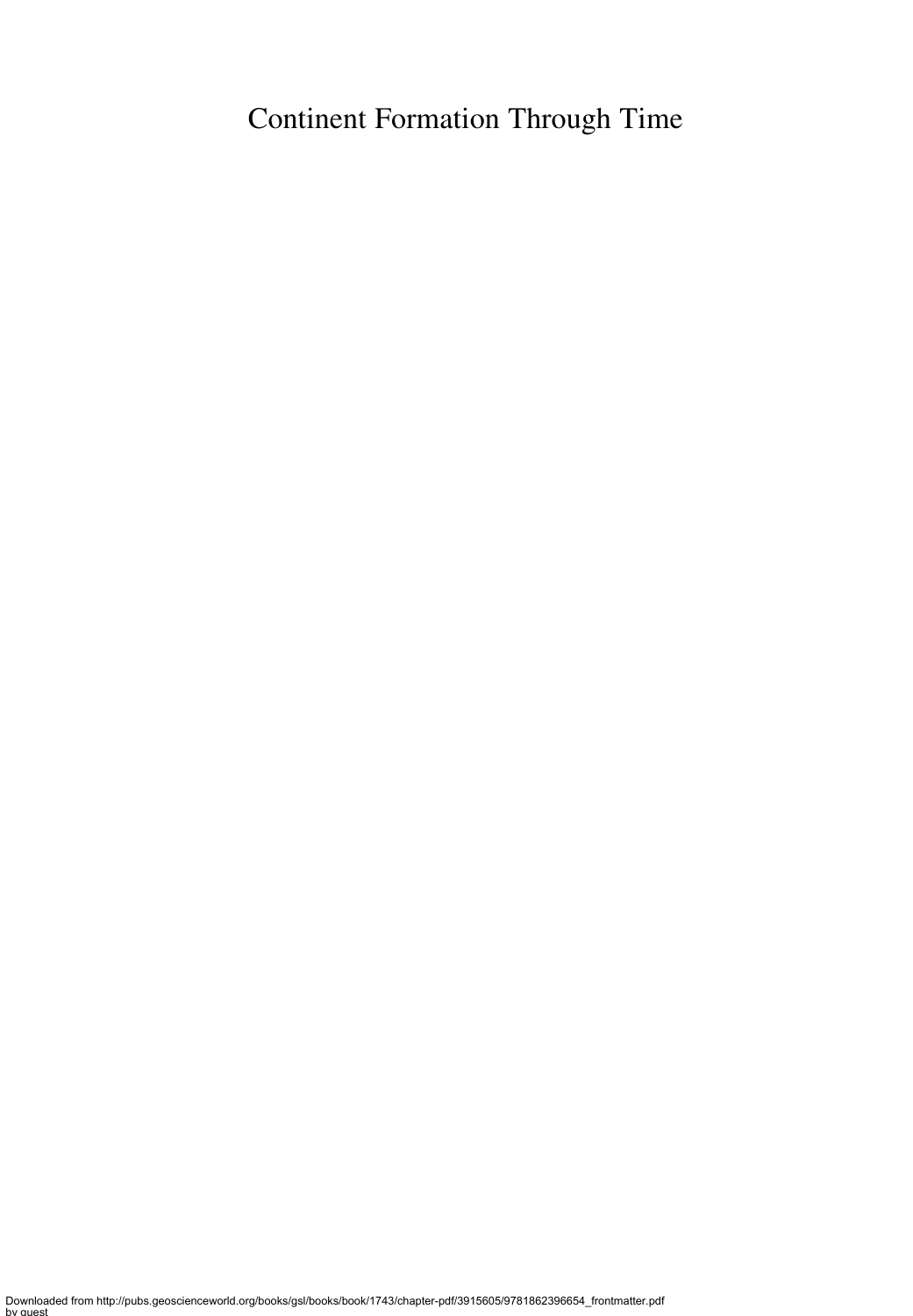# The Geological Society of London Books Editorial Committee

Chief Editor Rick Law (USA)

## Society Books Editors

Jim Griffiths (UK) DAVE HODGSON (UK) Howard Johnson (UK) PHIL LEAT (UK) Nick Richardson (UK) Daniela Schmidt (UK) Randell Stephenson (UK) ROB STRACHAN (UK) Mark Whiteman (UK)

### Society Books Advisors

Ghulam Bhat (India) MARIE-FRANCOISE BRUNET (France) MAARTEN DE WIT (South Africa) JAMES GOFF (Australia) Mario Parise (Italy) Satish-Kumar (Japan) Marco Vecoli (Saudi Arabia) Gonzalo Veiga (Argentina)

## Geological Society books refereeing procedures

The Society makes every effort to ensure that the scientific and production quality of its books matches that of its journals. Since 1997, all book proposals have been refereed by specialist reviewers as well as by the Society's Books Editorial Committee. If the referees identify weaknesses in the proposal, these must be addressed before the proposal is accepted.

Once the book is accepted, the Society Book Editors ensure that the volume editors follow strict guidelines on refereeing and quality control. We insist that individual papers can only be accepted after satisfactory review by two independent referees. The questions on the review forms are similar to those for Journal of the Geological Society. The referees' forms and comments must be available to the Society's Book Editors on request.

Although many of the books result from meetings, the editors are expected to commission papers that were not presented at the meeting to ensure that the book provides a balanced coverage of the subject. Being accepted for presentation at the meeting does not guarantee inclusion in the book.

More information about submitting a proposal and producing a book for the Society can be found on its website: www.geolsoc.org.uk.

It is recommended that reference to all or part of this book should be made in one of the following ways:

Roberts, N. M. W., Van Kranendonk, M., Parman, S., Shirey, S. & Clift, P. D. (eds) 2015. Continent Formation Through Time. Geological Society, London, Special Publications, 389.

Lancaster, P. J., Storey, C. D. & Hawkesworth, C. J. 2015. The Eoarchaean foundation of the North Atlantic Craton. In: Roberts, N. M. W., Van Kranendonk, M., Parman, S., Shirey, S. & Clift, P. D. (eds) Continent Formation Through Time. Geological Society, London, Special Publications, 389, 261–279. First published online August 18, 2014, http://dx.doi.org/10.1144/SP389.11

Downloaded from http://pubs.geoscienceworld.org/books/gsl/books/book/1743/chapter-pdf/3915605/9781862396654\_frontmatter.pdf by guest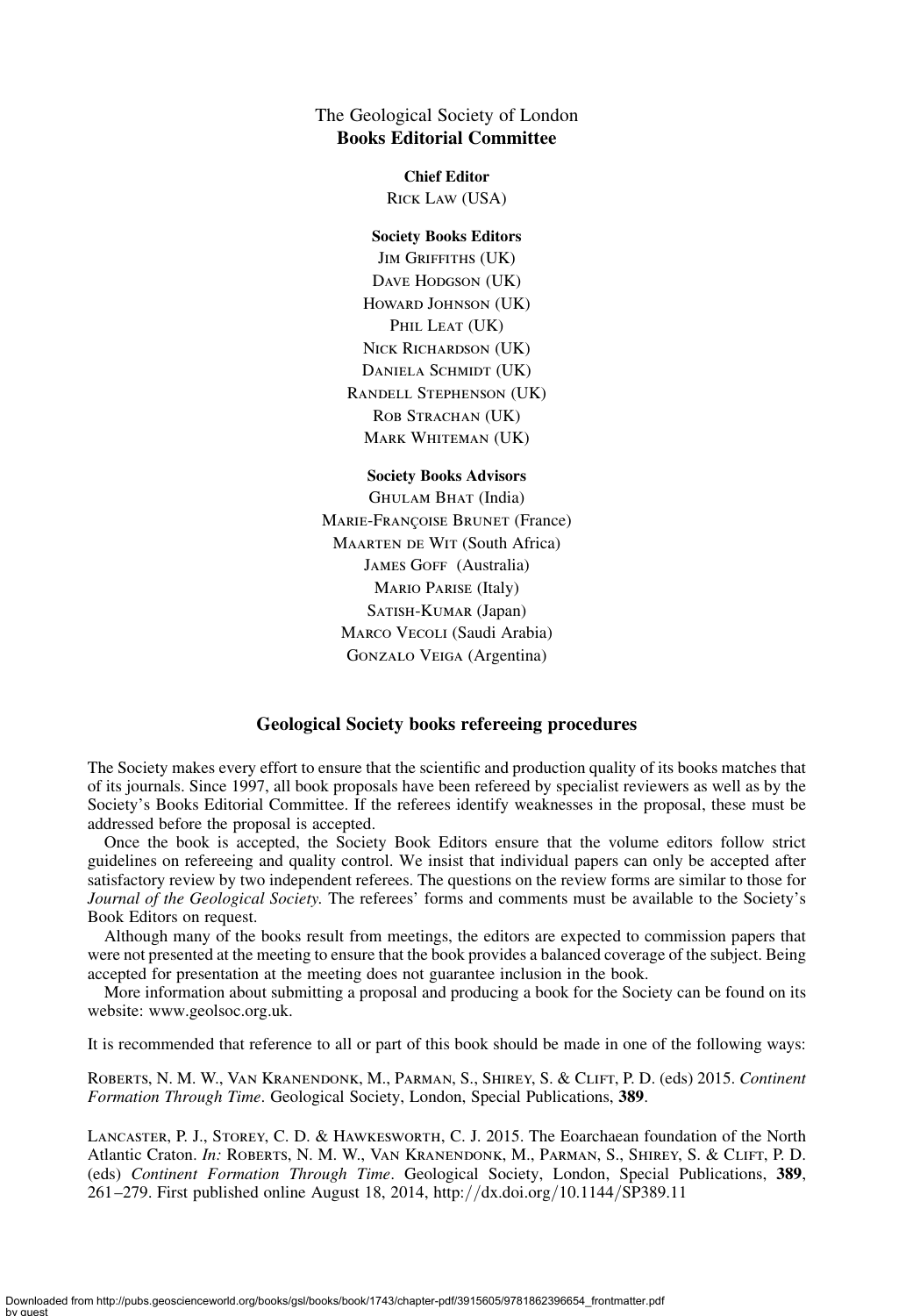# GEOLOGICAL SOCIETY SPECIAL PUBLICATION NO. 389

# Continent Formation Through Time

EDITED BY

N. M. W. ROBERTS NERC Isotope Geosciences Laboratory, UK

M. VAN KRANENDONK University of New South Wales, Australia

> S. PARMAN Brown University, USA

S. SHIREY Carnegie Institution of Washington, USA

and

P. D. CLIFT Louisiana State University, USA

> 2015 Published by The Geological Society London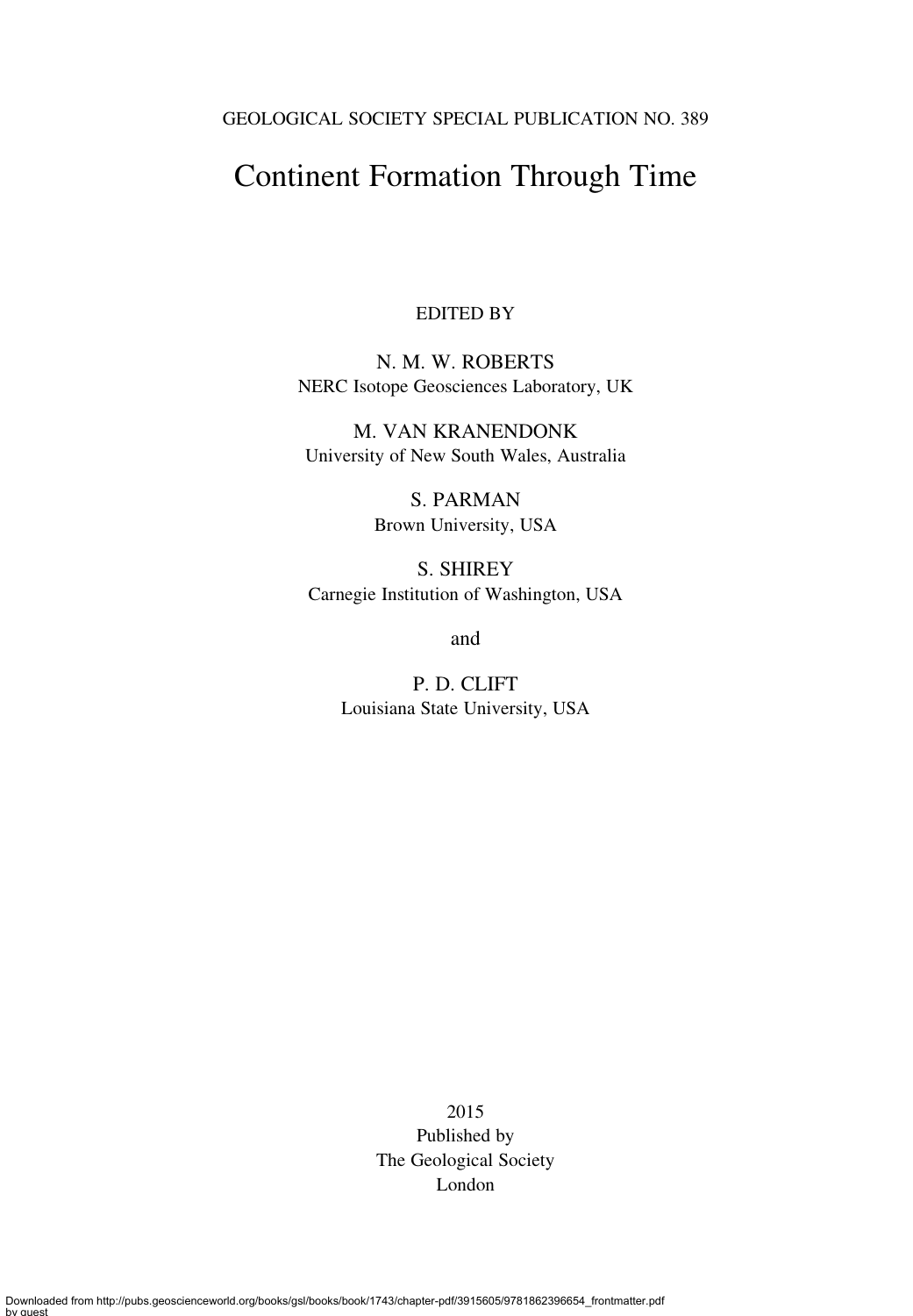## THE GEOLOGICAL SOCIETY

The Geological Society of London (GSL) was founded in 1807. It is the oldest national geological society in the world and the largest in Europe. It was incorporated under Royal Charter in 1825 and is Registered Charity 210161.

The Society is the UK national learned and professional society for geology with a worldwide Fellowship (FGS) of over 10 000. The Society has the power to confer Chartered status on suitably qualified Fellows, and about 2000 of the Fellowship carry the title (CGeol). Chartered Geologists may also obtain the equivalent European title, European Geologist (EurGeol). One fifth of the Society's fellowship resides outside the UK. To find out more about the Society, log on to www.geolsoc.org.uk.

The Geological Society Publishing House (Bath, UK) produces the Society's international journals and books, and acts as European distributor for selected publications of the American Association of Petroleum Geologists (AAPG), the Indonesian Petroleum Association (IPA), the Geological Society of America (GSA), the Society for Sedimentary Geology (SEPM) and the Geologists' Association (GA). Joint marketing agreements ensure that GSL Fellows may purchase these societies' publications at a discount. The Society's online bookshop (accessible from www.geolsoc. org.uk) offers secure book purchasing with your credit or debit card.

To find out about joining the Society and benefiting from substantial discounts on publications of GSL and other societies worldwide, consult www.geolsoc.org.uk, or contact the Fellowship Department at: The Geological Society, Burlington House, Piccadilly, London W1J 0BG: Tel. +44 (0)20 7434 9944; Fax +44 (0)20 7439 8975; E-mail: enquiries@geolsoc.org.uk.

For information about the Society's meetings, consult *Events* on www.geolsoc.org.uk. To find out more about the Society's Corporate Affiliates Scheme, write to enquiries@geolsoc.org.uk.

Published by The Geological Society from: The Geological Society Publishing House, Unit 7, Brassmill Enterprise Centre, Brassmill Lane, Bath BA1 3JN, UK

The Lyell Collection: www.lyellcollection.org Online bookshop: www.geolsoc.org.uk/bookshop Orders: Tel.  $\pm$ 44 (0)1225 445046, Fax  $\pm$ 44 (0)1225 442836

The publishers make no representation, express or implied, with regard to the accuracy of the information contained in this book and cannot accept any legal responsibility for any errors or omissions that may be made.

© The Geological Society of London 2015. No reproduction, copy or transmission of all or part of this publication may be made without the prior written permission of the publisher. In the UK, users may clear copying permissions and make payment to The Copyright Licensing Agency Ltd, Saffron House, 6– 10 Kirby Street, London EC1N 8TS UK, and in the USA to the Copyright Clearance Center, 222 Rosewood Drive, Danvers, MA 01923, USA. Other countries may have a local reproduction rights agency for such payments. Full information on the Society's permissions policy can be found at: www.geolsoc.org.uk/permissions

#### British Library Cataloguing in Publication Data

A catalogue record for this book is available from the British Library. ISBN 978-1-86239-375-2 ISSN 0305-8719

#### **Distributors**

For details of international agents and distributors see: www.geolsoc.org.uk/agentsdistributors

Typeset by Techset Composition India (P) Ltd., Bangalore and Chennai, India. Printed by Berforts Information Press Ltd, Oxford, UK